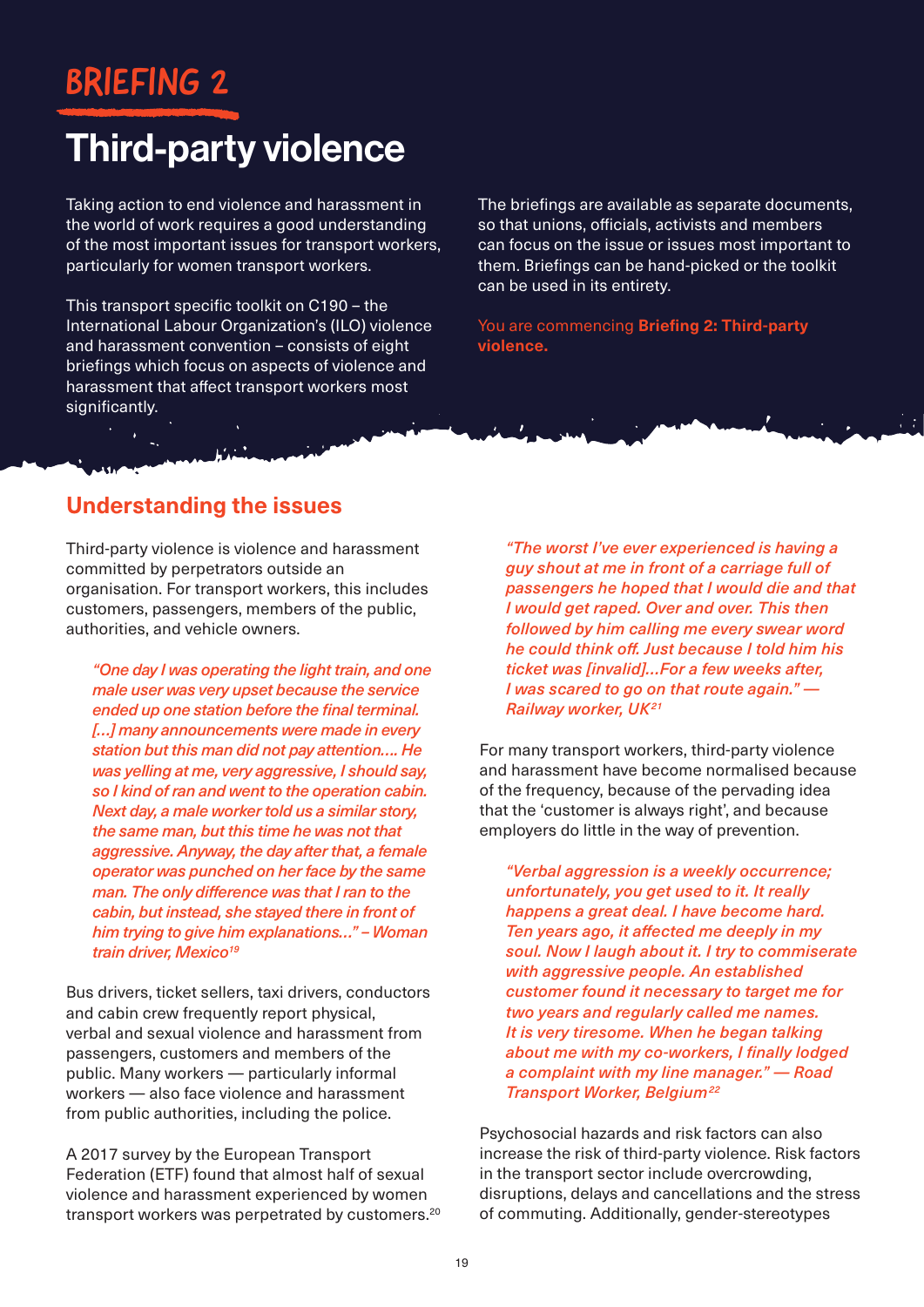and myths can give perpetrators the idea that they have a right to be violent or threatening.

The risk of third-party violence is greater where transport workers are responsible for selling or checking tickets, handling money or stopping fare evasion or dodging. Reports suggest that passengers frequently use threats and intimidation to attempt to get free rides.

*"I always get offensive remarks from passengers when I deny them to travel for free. They say things like bitch, whore, haven't you had any dick in a while? I have even been spat at two times when denying free riders. Violence has been close when I refused. It is an intimidating atmosphere and verbal insults occur in most cases when I refuse passengers to ride for free." — Bus Driver, Sweden 23*

Transport workers frequently work alone and in isolation. Many also work at quiet times, late at night or early in the morning, in remote locations and on isolated routes and empty platforms, stations and depots. Working in these environments increases exposure to third-party violence. For examples, workers must often deal with verbally aggressive and physically violent drunk customers on late night services.

*"Several female drivers have been beaten by users with umbrellas, one even had sustained head injuries. The only thing the company did about it was tell them to go see their doctor. They are not going to adapt booths inside the buses just to protect us and let us drive." – Woman bus driver, Colombia 24*

*"We face violence and harassment from customers and passengers in Nigeria because of the social distancing measures. They will harass you, slap you, even when the lady just asks to see their ticket. Especially men will just react." – Woman Transport Worker, Nigeriai*

Both women and men experience third-party violence, but women are disproportionately affected. **Systemic exclusion of women from decent jobs** means women transport workers are concentrated in customer and public-facing roles where third-party violence is a regular occurrence. Women transport workers frequently report sexually motivated attacks, derogatory and sexist comments, and physical and verbal abuse.

*"Usually, these incidents involve intoxicated men who become verbally aggressive if you do not take kindly to their sexual harassment. I've been spoken to disgustingly especially on late night trains...I feel a lot of anxiety when working on a train where there are groups of drunken men." — Railway Worker, UK25*

Inadequate security measures and reporting procedures expose workers to an increased risk of violence and harassment, and perpetrators take this as an opportunity to inflict violence and harassment.

*"I have been spat at and screamed at by customers. Windows have been smashed or customers have tried to break into my work area or have even jumped over the counter. They often show no respect." – Railway worker, Germany <sup>26</sup>*

Third-party violence is also a barrier to women's employment in the transport sector.

### **How C190 can help**

#### **Convention 190 recognises that violence and harassment can come from third parties.**

*"Each Member shall adopt, in accordance with national law and circumstances and in consultation with representative employers' and workers' organizations, an inclusive, integrated and gender-responsive approach for the prevention and elimination of violence and harassment in the world of work. Such an approach should take into account violence and harassment involving third parties, where applicable..."* **(Article 4 (2), C190)**

#### **Recommendation 206 encourages employers to take third-party violence into account in workplace risk assessments.**

*"The workplace risk assessment referred to in Article 9(c) of the Convention should take into account factors that increase the likelihood of violence and harassment, including psychosocial hazards and risks. Particular attention should be paid to the hazards and risks that: (b) involve third parties such as clients, customers, service providers, users, patients and members of the public…"* **(Paragraph 8, R206)**